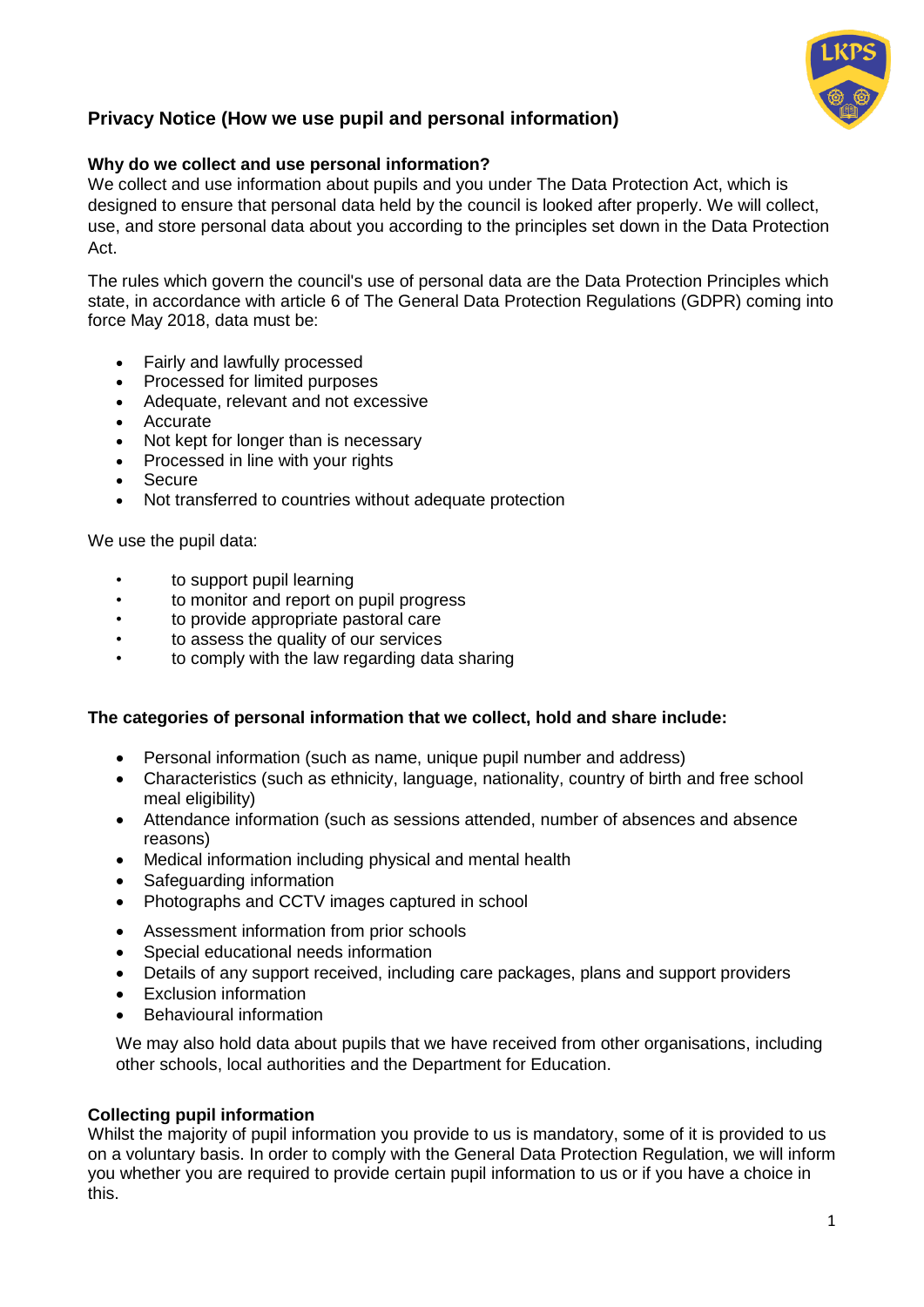## **Storing pupil data**

We keep personal information about pupils while they are attending our school. We may also keep it beyond their attendance at our school if this is necessary in order to comply with our legal obligations. Our record retention schedule sets out how long we keep information about pupils. This is available on written request from Beverly Barnett – beverley.barnett@salford.gov.uk

### **Who do we share information with?**

We do not share information about pupils or you with any third party without consent unless the law and our policies allow us to do so.

Where it is legally required, or necessary (and it complies with data protection law) we may share personal information about pupils with:

- *Our local authority – to meet our legal obligations to share certain information with it, such as safeguarding concerns and exclusions*
- *The Department for Education*
- *The pupil's family and representatives*
- *Educators and examining bodies*
- *Our regulator e.g. Ofsted*
- *Suppliers and service providers – to enable them to provide the service we have contracted them for*
- *Financial organisations*
- *Central and local government*
- *Our auditors*
- *Health authorities*
- *Health and social welfare organisations*
- *Professional advisers and consultants*
- *Police forces, courts, tribunals*
- *Professional bodies*

We may share personal information about you with the following organisations:

- *Commissioned Providers (e.g. a charity or other organisation that we ask to provide services on our behalf)*
- *Healthcare Partners*
- *Greater Manchester Police (and other police forces where appropriate)*
- *Housing Providers*
- *Other Local Authorities*
- *Education Providers, including nurseries*
- *Greater Manchester Combined Authority*
- *Governments departments including Ministry of Housing, Communities and Local Government, Department for Works and Pensions, Dept for Education*
- *Office for National Statistics*

#### **Why we share information**

We do not share information about our pupils and you with anyone without consent unless the law and our policies allow us to do so.

We share pupils' data with the Department for Education (DfE) on a statutory basis. This data sharing underpins school funding and educational attainment policy and monitoring.

We are required to share information about our pupils with our local authority (LA) and the Department for Education (DfE) under section 3 of The Education (Information About Individual Pupils) (England) Regulations 2013.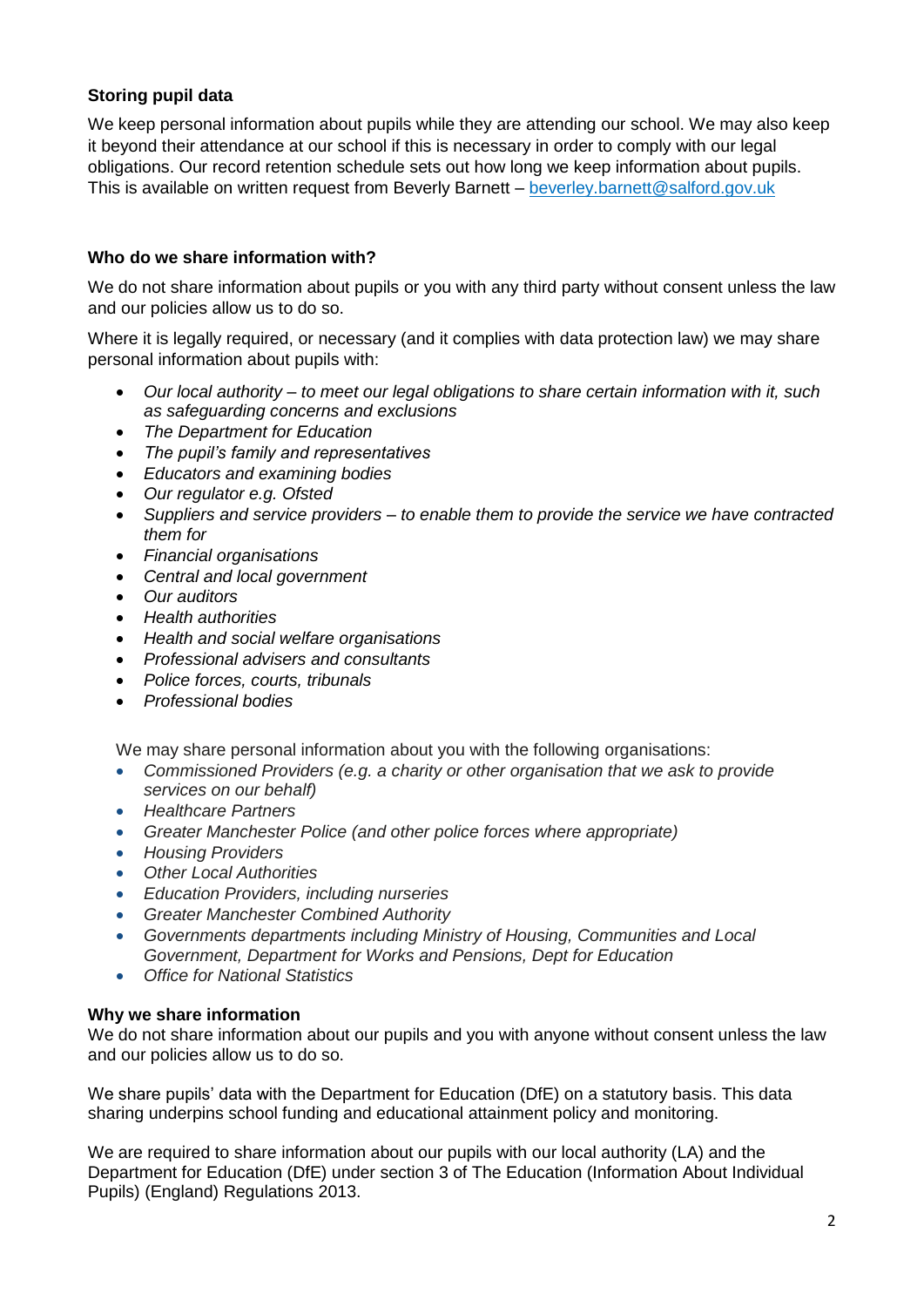### **Data collection requirements:**

To find out more about the data collection requirements placed on us by the Department for Education (for example; via the school census) go to [https://www.gov.uk/education/data-collection](https://www.gov.uk/education/data-collection-and-censuses-for-schools)[and-censuses-for-schools.](https://www.gov.uk/education/data-collection-and-censuses-for-schools)

### **The National Pupil Database (NPD)**

The NPD is owned and managed by the Department for Education and contains information about pupils in schools in England. It provides invaluable evidence on educational performance to inform independent research, as well as studies commissioned by the Department. It is held in electronic format for statistical purposes. This information is securely collected from a range of sources including schools, local authorities and awarding bodies.

We are required by law, to provide information about our pupils to the DfE as part of statutory data collections such as the school census and early years' census. Some of this information is then stored in the NPD. The law that allows this is the Education (Information About Individual Pupils) (England) Regulations 2013.

To find out more about the pupil information we share with the department, for the purpose of data collections, go to [https://www.gov.uk/education/data-collection-and-censuses-for-schools.](https://www.gov.uk/education/data-collection-and-censuses-for-schools)

To find out more about the NPD, go to [https://www.gov.uk/government/publications/national-pupil](https://www.gov.uk/government/publications/national-pupil-database-user-guide-and-supporting-information)[database-user-guide-and-supporting-information.](https://www.gov.uk/government/publications/national-pupil-database-user-guide-and-supporting-information)

The department may share information about our pupils from the NPD with third parties who promote the education or well-being of children in England by:

- conducting research or analysis
- producing statistics
- providing information, advice or guidance

The Department has robust processes in place to ensure the confidentiality of our data is maintained and there are stringent controls in place regarding access and use of the data. Decisions on whether DfE releases data to third parties are subject to a strict approval process and based on a detailed assessment of:

- who is requesting the data
- the purpose for which it is required
- the level and sensitivity of data requested: and
- the arrangements in place to store and handle the data

To be granted access to pupil information, organisations must comply with strict terms and conditions covering the confidentiality and handling of the data, security arrangements and retention and use of the data.

For more information about the department's data sharing process, please visit: <https://www.gov.uk/data-protection-how-we-collect-and-share-research-data>

For information about which organisations the department has provided pupil information, (and for which project), please visit the following website: <https://www.gov.uk/government/publications/national-pupil-database-requests-received>

To contact DfE:<https://www.gov.uk/contact-dfe>

#### **Requesting access to your personal data**

Under data protection legislation, parents and pupils have the right to request access to information about them that we hold. To make a request for your personal information, or be given access to your child's educational record, contact Beverley.barnett@salford.gov.uk